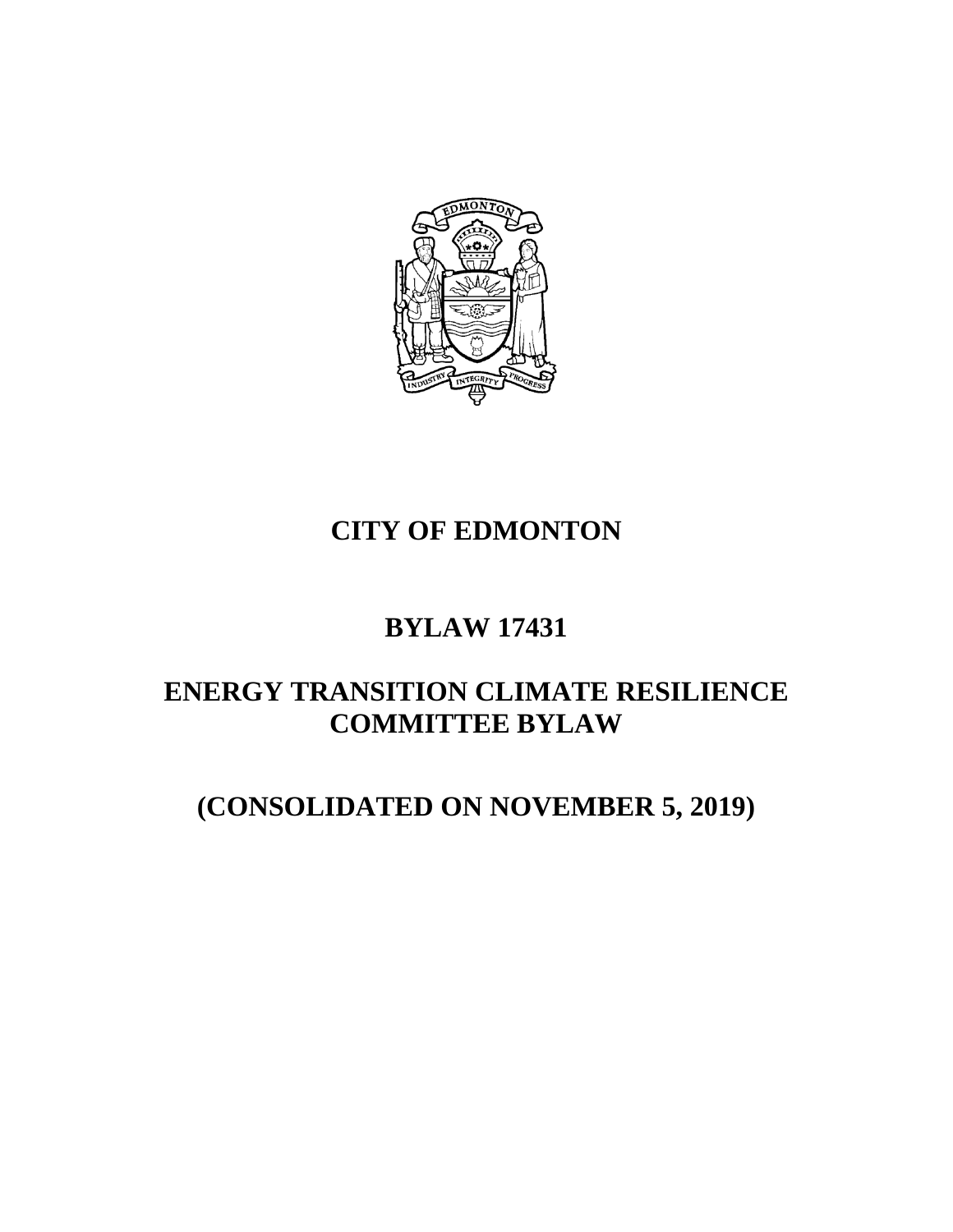### **THE CITY OF EDMONTON**

## **BYLAW 17431**

### **ENERGY TRANSITION ADVISORY COMMITTEE BYLAW**

Whereas pursuant to:

Section 145 of the *Municipal Government Act*, RSA 2000, c. M-26, Council may pass bylaws to establish committees of Council and the procedural and conduct rules that will govern them;

Section 203 of the *Municipal Government Act*, Council may delegate any of its powers, duties and functions to a committee of Council, the chief administrative officer or a designated officer except for the items expressly specified in that section;

Section 154 of the *Municipal Government Act*, the Mayor is a member of all committees of Council unless expressly excluded;

Edmonton City Council enacts:

## **PART I - PURPOSE, DEFINITIONS AND INTERPRETATION**

| <b>PURPOSE</b>     | $\mathbf{1}$   |                                                                                                                                                                 | The purpose of this bylaw is to establish the Energy Transition<br>Climate Resilience Committee. (S.3, Bylaw 18881, October 8, 2019)                                                                                         |
|--------------------|----------------|-----------------------------------------------------------------------------------------------------------------------------------------------------------------|------------------------------------------------------------------------------------------------------------------------------------------------------------------------------------------------------------------------------|
| <b>DEFINITIONS</b> | $\overline{2}$ | In this bylaw, words have the meaning stated in this section, and if<br>not defined here, have the same meaning as provided by the<br>Municipal Government Act; |                                                                                                                                                                                                                              |
|                    |                | (a)                                                                                                                                                             | Deleted (S.4, Bylaw 18881, October 8, 2019);                                                                                                                                                                                 |
|                    |                | (b)                                                                                                                                                             | "City" means the municipal corporation of the City of<br>Edmonton                                                                                                                                                            |
|                    |                | (c)                                                                                                                                                             | "City Manager" means the chief administrative officer of<br>the City or delegate;                                                                                                                                            |
|                    |                | (c.1)                                                                                                                                                           | "Climate Change Plans" means the climate change<br>adaptation plan and climate change mitigation plan required<br>by the City of Edmonton Charter, 2018 Regulation, Alta<br>Reg 29/2018; (S.5, Bylaw 18881, October 8, 2019) |
|                    |                | (d)                                                                                                                                                             | "Committee" means the Energy Transition Climate<br>Resilience Committee established in this bylaw; (S.6, Bylaw)                                                                                                              |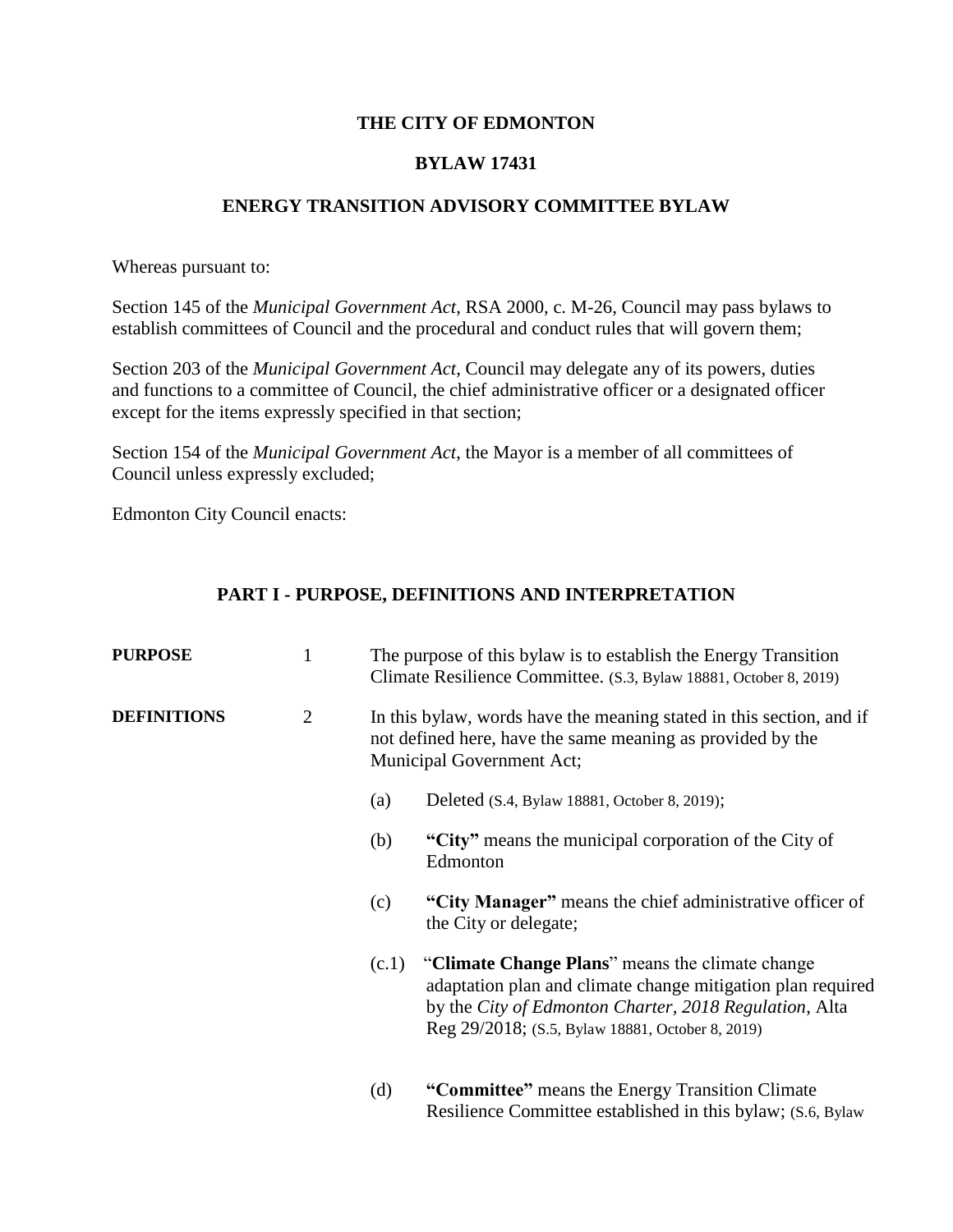18881, October 8, 2019)

- (e) **"Council"** means the elected governing body of The City of Edmonton;
- (f) "**Energy Transition Strategy**" means the City's energy transition strategy as set out in City Policy C585, Edmonton's Community Energy Transition Strategy;
- (g) Deleted (S.7, Bylaw 18881, October 8, 2019);
- (h) Deleted (S.7, Bylaw 18881, October 8, 2019);
- (i) Deleted (S.7, Bylaw 18881, October 8, 2019);
- (j) "**member**" means a member of the Committee;
- (k) "**Municipal Government Act**" means the *Municipal Government Act*, RSA 2000, c. M-26;
- (l) Deleted (S.7, Bylaw 18881, October 8, 2019);
- (m) Deleted (S.7, Bylaw 18881, October 8, 2019);

#### **RULES FOR INTERPRETATION**

- 3 The following rules apply to interpretation of this bylaw:
	- (a) Marginal notes and headings in this bylaw are for reference purposes only;
	- (b) In the event of a conflict between a provision of this bylaw and an enactment, the enactment governs;
	- (c) Any reference to an enactment, bylaw or policy includes all amendments or successor enactments, bylaws or policies, and any applicable regulations, orders, or procedures established pursuant to an enactment, bylaw or policy;
	- (d) Actions authorized by this bylaw must be performed in compliance with all applicable enactments, bylaws, and City policies and procedures.

#### **PART II - ESTABLISHMENT, MANDATE AND TERMS OF REFERENCE**

**ESTABLISHMENT** 4 The Energy Transition Climate Resilience Committee is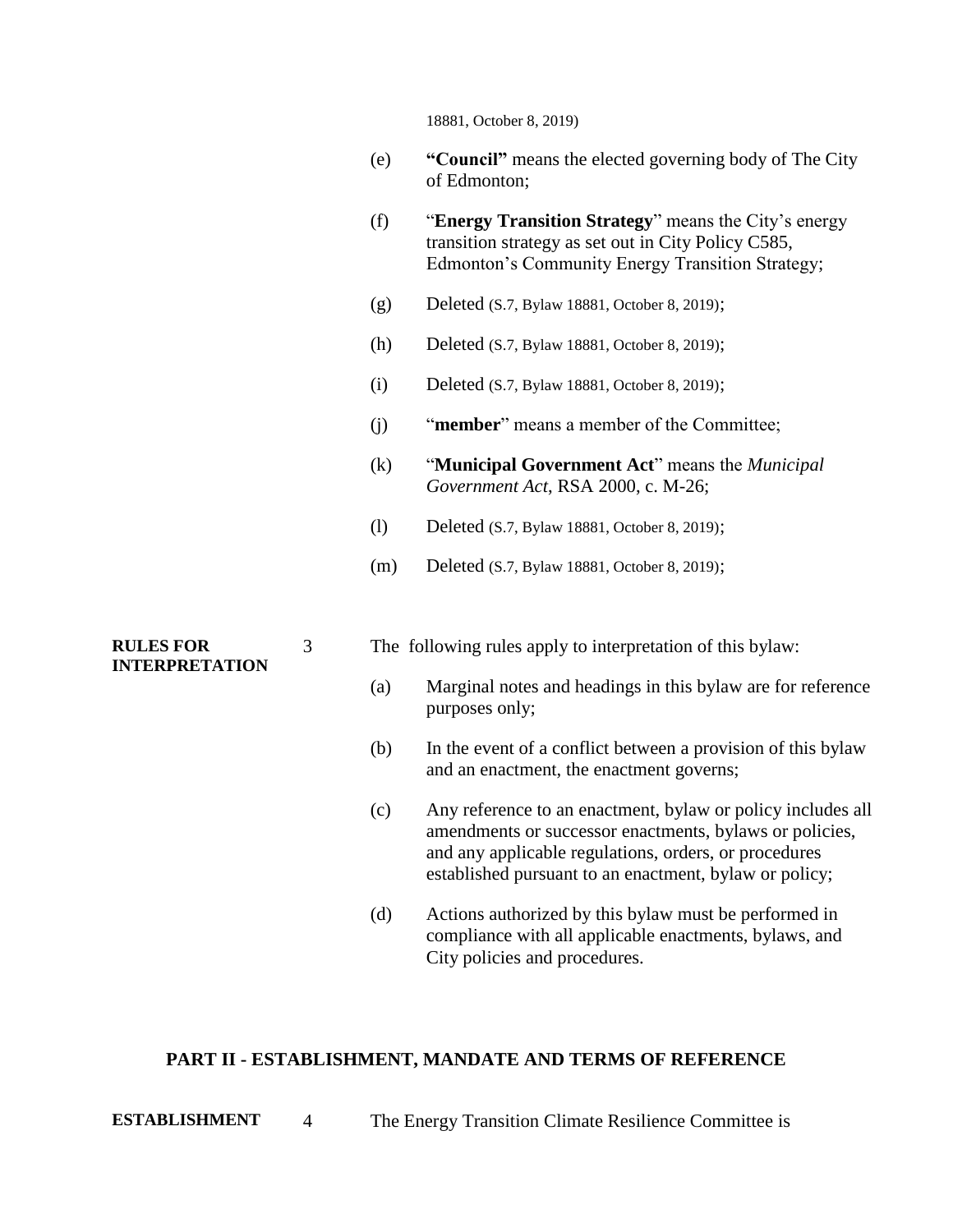|                                     |   | 2019)                                      |                                     | established as a committee of Council. (S.8, Bylaw 18881, October 8,                                                                                                                                              |  |  |
|-------------------------------------|---|--------------------------------------------|-------------------------------------|-------------------------------------------------------------------------------------------------------------------------------------------------------------------------------------------------------------------|--|--|
| <b>MANDATE</b>                      | 5 | The mandate of the Committee is to:        |                                     |                                                                                                                                                                                                                   |  |  |
|                                     |   | (a)                                        | networks;                           | promote the Climate Change Plans and Energy Transition<br>Strategy to each member's professional and community                                                                                                    |  |  |
|                                     |   | (b)                                        |                                     | share with, and receive from the City Manager, information<br>regarding the implementation of the Climate Change Plans<br>and Energy Transition Strategy;                                                         |  |  |
|                                     |   | (c)                                        |                                     | provide broad independent advice to Council about the<br>Climate Change Plans and Energy Transition Strategy; and                                                                                                 |  |  |
|                                     |   | (d)                                        |                                     | assist Council in developing performance measures for the<br>Climate Change Plans and Energy Transition Strategy.                                                                                                 |  |  |
|                                     |   |                                            | (S.9, Bylaw 18881, October 8, 2019) |                                                                                                                                                                                                                   |  |  |
| <b>TERMS OF</b><br><b>REFERENCE</b> | 6 | The Committee will fulfill its mandate by: |                                     |                                                                                                                                                                                                                   |  |  |
|                                     |   | (a)                                        |                                     | receiving information from the public and experts regarding<br>all aspects of the Climate Change Plans and Energy<br><b>Transition Strategy;</b>                                                                  |  |  |
|                                     |   | (b)                                        |                                     | conducting independent research to enhance information<br>within the Committee's knowledge and input received from<br>the public and experts;                                                                     |  |  |
|                                     |   | (c)                                        |                                     | working with the City Manager to share information with<br>the City's administrative committees and working groups<br>tasked with implementing the Climate Change Plans and<br><b>Energy Transition Strategy;</b> |  |  |
|                                     |   | (d)                                        |                                     | forming specialized sub-committees to work on detailed<br>aspects of the Climate Change Plans and Energy Transition<br>Strategy as required;                                                                      |  |  |
|                                     |   | (e)                                        |                                     | developing reports and working papers to assist Council to;                                                                                                                                                       |  |  |
|                                     |   |                                            | (i)                                 | provide oversight to ensure that work on the<br><b>Climate Change Plans and Energy Transition</b><br>Strategy is streamlined and in keeping with its<br>broad policy goals;                                       |  |  |
|                                     |   |                                            | (ii)                                | ensure implementation goals and targets are<br>attained; and                                                                                                                                                      |  |  |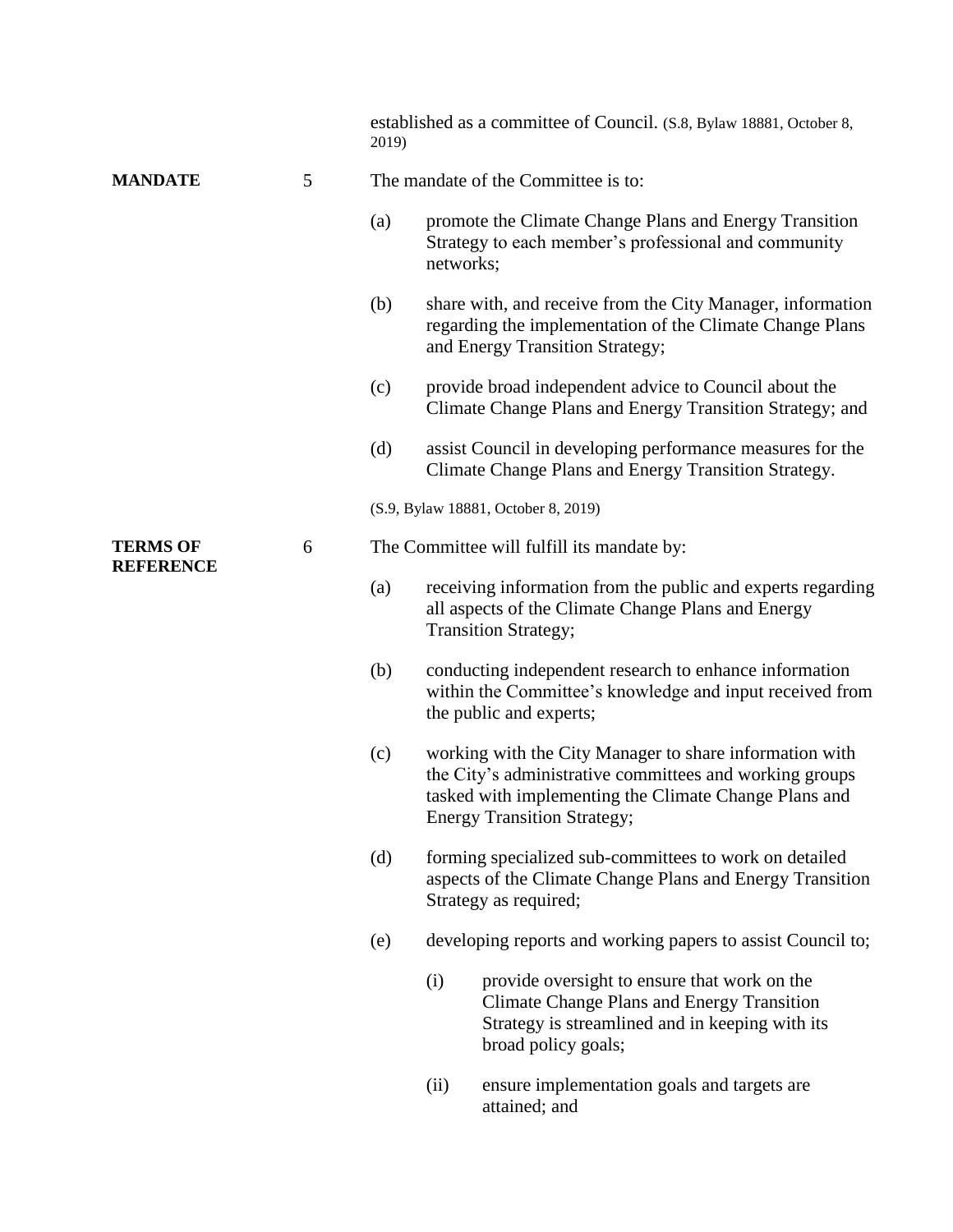(iii) create appropriate performance measures.

(S.10, Bylaw 18881, October 8, 2019)

# **PART III - MEMBERSHIP**

| <b>COMPOSITION</b>                    | 7  | The Committee will be comprised of not more than 15 volunteer<br>members appointed by Council in accordance with Council<br>policies and procedures.<br>(S.2, Bylaw 17636, April 19, 2016)                                   |
|---------------------------------------|----|------------------------------------------------------------------------------------------------------------------------------------------------------------------------------------------------------------------------------|
| <b>MAYOR</b>                          | 8  | Deleted (S.11, Bylaw 18881, October 8, 2019)                                                                                                                                                                                 |
| <b>TERMS</b>                          | 9  | Members will be appointed at the pleasure of Council for terms of<br>up to two years, but Council may elect to increase the length of any<br>term.                                                                           |
| <b>CONDUCT</b>                        | 10 | The Committee may establish its own rules to govern the conduct<br>of its members as the Committee deems appropriate, and the<br>Committee may ask Council to remove a member who breaches<br>the Committee's conduct rules. |
| <b>CHAIR / VICE-</b><br><b>CHAIR</b>  | 11 | Deleted (S.11, Bylaw 18881, October 8, 2019)                                                                                                                                                                                 |
|                                       | 12 | Deleted (S.2, Bylaw 19096, November 5, 2019)                                                                                                                                                                                 |
|                                       | 13 | Deleted (S.11, Bylaw 18881, October 8, 2019)                                                                                                                                                                                 |
|                                       |    | <b>PART IV - MEETINGS AND PROCEDURES</b>                                                                                                                                                                                     |
| <b>MEETINGS</b>                       | 14 | The Committee will, at least once per year, establish its meeting<br>schedule and provide the meeting schedule to the City Manager.                                                                                          |
|                                       | 15 | Regularly scheduled meetings may be moved or cancelled, and the<br>chair may call special meetings, as long as the chair provides at<br>least 48 hours' notice of the scheduling change to the City<br>Manager.              |
| <b>QUORUM</b>                         | 16 | Deleted (S.11, Bylaw 18881, October 8, 2019)                                                                                                                                                                                 |
| <b>TELEPHONE</b><br><b>ATTENDANCE</b> | 17 | Deleted (S.11, Bylaw 18881, October 8, 2019)                                                                                                                                                                                 |
| <b>PROCEDURES</b>                     | 18 | Deleted (S.11, Bylaw 18881, October 8, 2019)                                                                                                                                                                                 |